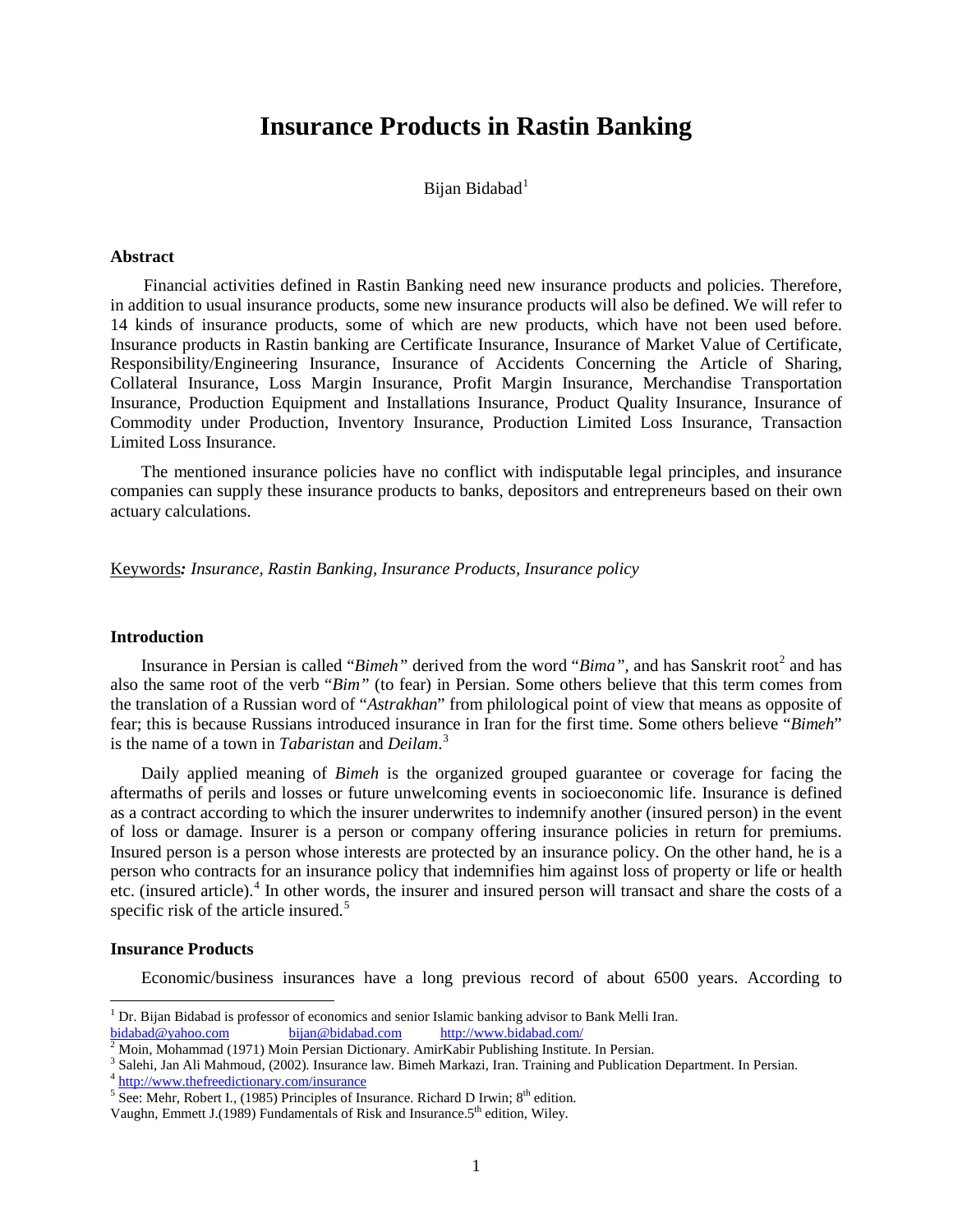discovered Papyrus, stonecutters of ancient Egypt had established a joint fund to protect themselves in case of accident. Hammurabi the king of Babylon enacted a law in which those in charge of transportation were responsible to safeguarding of merchandises in 2250 BC. Also in Greece, there were associations, which helped their members who paid fees to an established fund if they had suffered any loss in 588-640 BC. Similar activity has also been seen in ancient Rome.<sup>6</sup> Many similar activities have also been observed in medieval times.<sup>7</sup> Business insurances today are as more or less in the following context:

- 1. Life insurance
- 2. Personal accident insurance
- 3. Medical and Medicare insurance
- 4. Fire insurance and subordinate dangers such as explosion, theft, earthquake, flood, air crash and even terrorism attack
- 5. Transportation insurance
- 6. Civil responsibility of transportation means (marine, air and land transportations)
- 7. General responsibility (legal and professional) insurance
- 8. Full risk coverage insurance of contractual works, installing and related civil responsibly
- 9. Money in fund and in action insurance
- 10. Staff's honesty and trust insurance
- 11. Oil exploration and extraction and related industries insurances
- 12. Agricultural products insurance
- 13. Export insurances

 $\overline{\phantom{a}}$ 

In all the above-mentioned insurances, by receiving insurance fee, the insurer will provide financial risk coverage for the insured person about the article insured.

# **Insurance Products in Rastin Banking**

Financial activities of Rastin banking<sup>8</sup> need new insurance products and policies. In addition to prevailing insurances, some new insurance products ware cite here. To safeguard the interests of depositors<sup>9</sup> and to decrease risk and cover the probable losses of financial activities and also to alleviate confidence of the parties of Rastin PLS<sup>1</sup>' banking<sup>11</sup> contracts (in Base<sup>12</sup> System and in its Subsystems<sup>13</sup>),

some insurance coverage have been anticipated as follows:

1. **Certificate Insurance**: By paying fee, bank or depositors can ask insurer companies to insure the total or a portion of the nominal value of their Rastin Certificate<sup>14</sup> according to the request of depositor or

<sup>6</sup> Salehi, JanAli Mahmoud, (2002). Insurance law, Bimeh Markazi Iran. Training and Publication Department. In Persian, pp. 65- 73.

 $^7$  Various insurances, at least, commercial insurances were used in Arabian Peninsula before Islam. This may be the reason why the holy Prophet has not mention about it explicitly because he only entered economic subjec

<sup>&</sup>lt;sup>8</sup> Rastin PLS banking documents are accessible through:  $\frac{http://www.bidabad.com}{http://www.bidabad.com}$  $\frac{http://www.bidabad.com}{http://www.bidabad.com}$  $\frac{http://www.bidabad.com}{http://www.bidabad.com}$ <br><sup>9</sup> - Depositor is real person or legal entity with a certain amount of fund (cash) asks PLS bank to participate in Rastin PLS banking products through direct contact with PLS bank, or via internet and buys Rastin Certificate of one of the PLS banking products.<br><sup>10</sup> Profit and Loss Sharing (PLS)<br><sup>11</sup> Rastin Profit and Loss Sharing (PLS) is an activity in

economic activities of entrepreneur based on real yield of projects in order to land interest-free banking according to Islamic commandments and ethics.

In Rastin PLS banking, bank is a unit, which allocates resources from depositors to those who look for financing (entrepreneur) and according to specific contracts; the obtained profit or loss is divided between depositor and entrepreneur. By receiving commission (*Jol*), bank provides capital management services for depositors, and invest their resources according to their choices and in return, provides them by Rastin PLS banking Certificate. Bank has to use all his specialized potentialities to protect depositors' rights.<br><sup>12</sup> Base System of PLS banking includes the main general rules and terms of Rastin PLS banking.

 $13$  - Financial Subsystems of Rastin PLS banking system refer to different defined financing methods and services. These Subsystems are governed by Rastin PLS Base System's regulations.

 $<sup>14</sup>$  Rastin Certificates are a collection of certificates designed and issued in PLS Base system and financial Subsystems of Rastin</sup>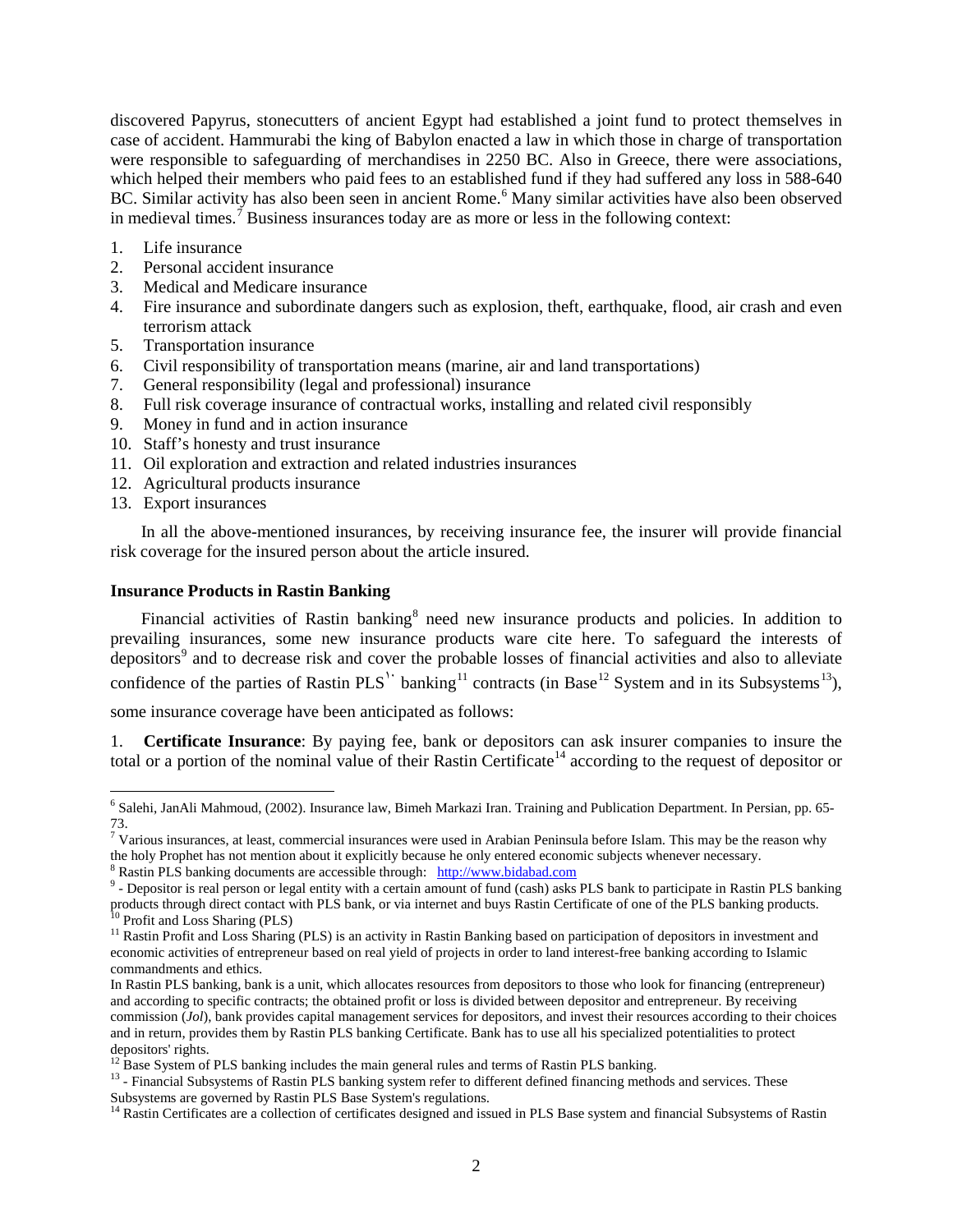Rastin Certificate holder in charge and interest and name of depositor or Rastin Certificate holder. Bank and insurance company can offer Rastin Certificate insurance rate and policy in Rastin Certificate Market<sup>15</sup> web portal. Insuring Rastin Certificate is optional for depositor in Rastin Banking.

2. **Insurance of Market Value of Certificate**: Rastin Certificate holder can insure his certificate against market price fluctuations at a higher price than nominal value in his charge and interest and name. This insurance is also optional.

3. **Responsibility/Engineering Insurance:** Responsibility/engineering insurance for covering probable losses of unexpected technical and human accidents during the execution of project period is compulsory for entrepreneurs<sup>16</sup> of PLS projects<sup>17</sup>. Entrepreneur must buy corresponding insurance policies to cover the unexpected accidents in his charge and interest and name.

4. **Insurance of Accidents Concerning the Article of Sharing:** Entrepreneur must insure the article of sharing against natural calamities, fire accident, explosion, and other unexpected accidents at least equal to the amount of provided and used sources in charge of project, and in interest and name of bank. This insurance fee is an acceptable cost item of the project.

5. **Collateral Insurance:** Entrepreneur must insure his provided collaterals in charge of himself and interest and name of bank at least equal to the value of bank share in project during the project execution period. Entrepreneur must reinsure the collateral until the end of execution period so that the collaterals should be insured for all times of execution period.

6. **Loss Margin Insurance:** Entrepreneur can insure the project against probable loss equal to the amount of loss he expects. This insurance is optional or compulsory in various Rastin PLS Banking Subsystems. In the case of being compulsory, the entrepreneur is responsible to compensate the occurred losses according to the regulations of that subsystem if he had not bought the necessary insurance policy.

7. **Profit Margin Insurance:** In order to guarantee the probable profit margin, entrepreneur can insure this margin in his charge and interest and name. This insurance is optional or compulsory according to different Rastin PLS Banking Subsystems applications.

8. **Merchandise Transportation Insurance:** Contract parties can insure the merchandises of the article of contract against probable risks of transportation, by mutual agreement. The assessment unit<sup>18</sup> of PLS department of bank will determine the necessity of this insurance according to the financial Subsystem used. If transported commodity, raw material and intermediate good comprise the interests of both parties, this insurance will be compulsory for both sender and receiver of the goods. The parties should provide this insurance policy at specified time determined by assessment unit in charge of sender and receiver and in name and interest of bank.

9. **Production Equipment and Installations Insurance**: For better safe and performance of Rastin PLS Banking activity, entrepreneur can insure his production equipment and installations against fire accidents, explosion, natural accidents, and calamities, and the risk concerns of the second party at his

 $\overline{\phantom{a}}$ 

PLS banking. Supervisory feature of the trustee unit of PLS bank on these certificates, distinguishes them from other financial papers and have prefix of "certificate". Being nameless, negotiable in secondary virtual Rastin Certificates Market, market price based on supply and demand of certificates, settlement by the last certificate holder are some characteristics of Rastin Certificates. Settlement of these certificates are carried out under supervision of trustee unit of PLS bank.

<sup>&</sup>lt;sup>15</sup> Rastin Certificate Market is a web-based settlement system for transaction and transfer of Rastin Certificates and Papers of Rastin bank.

<sup>&</sup>lt;sup>16</sup> - Entrepreneur is a real person or legal entity who proposes a project to PLS bank for financing through PLS banking system and executes the project until the end. In addition to have legal, financial, technical and performance capabilities, entrepreneur should have the other capabilities and facilities/possibility to carry out the job.

 $17$  - Project is a collection of economic activities with specified and concrete plan with defined cost and terms for making profit through Rastin PLS banking offered to PLS bank.

<sup>&</sup>lt;sup>18</sup> - Assessment unit is a unit in PLS department of Rastin PLS bank which assesses the competence and capabilities of entrepreneur and his proposal.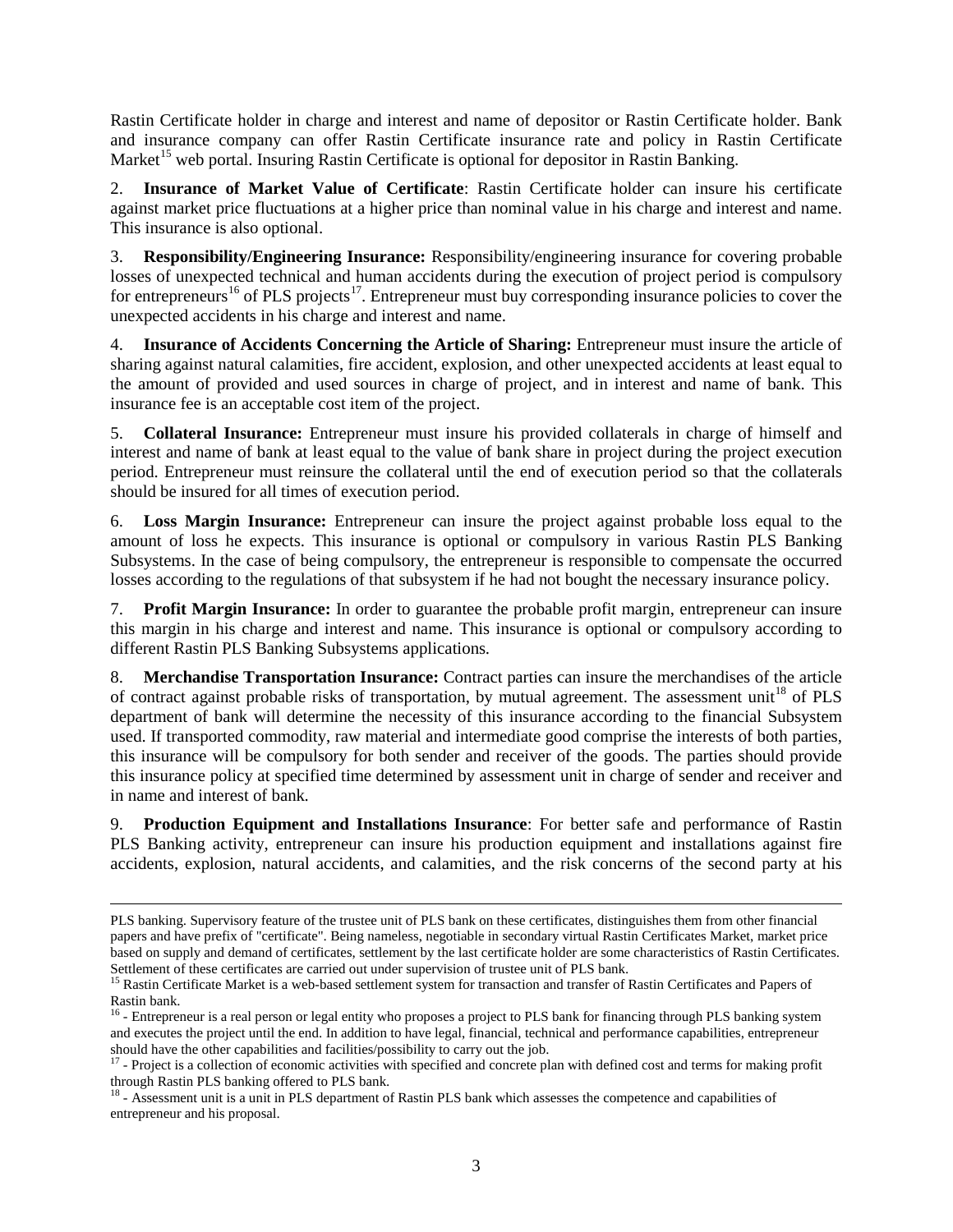own charge, interest and name. According to the applied financial subsystem, assessment unit of PLS department of bank will determine the compulsion or optionality of this insurance.

10. **Product Quality Insurance**: In order to ensure quality of the produced goods and attracting buyers, entrepreneur can insure the quality of his products according to conventional standards. The subject of this insurance policy is compensation of probable vital and financial losses to consumers and third party regarding the produced commodities because of unsafe, defective and shortcomings processes of production. This insurance policy is optional.

11. **Insurance of Commodity under Production:** Entrepreneur must insure the producing commodity at least equal to the nominal value of the raw material bought or delivered, beside an insurer company confirmed by bank for production period, in charge of entrepreneur and in name and interest of bank.

12. **Inventory Insurance:** For better safeguarding of performance of Rastin PLS Banking activities, entrepreneur can insure the raw materials and products inventories against risks of fire accident, explosion, natural accidents and calamities, theft and also other party's risk concerns at his charge, name and interest. According to the applied financial Subsystem, the assessment unit of PLS department of bank will determine compulsion or optionality of this insurance.

13. **Production Limited Loss Insurance:** If the market or estimated price of the construction project (at the end of construction period) is less than its cost price, "production limited loss insurance" can be used to compensate the loss.

14. **Transaction Limited Loss Insurance:** Entrepreneur can insure the risk of transaction activities equal to the amount he is concerned about probable failure in his transaction activity at his own charge, name and interest. If entrepreneur does not insure this risk, he will bear the probable risk.

15. **Transfer of Money Insurance:** Bank can insure risk of transfer of money equal to the amount he is concerned about probable failure in money transaction at his own charge, name and interest. If bank does not insure this risk, he will bear the probable risk.

It is possible to use coinsurance and reinsurance in all above cases. Insurer can use these kinds of insurances to pro rata the aftermaths of the occurred risks. In coinsurance, several companies will jointly insure a risk. This insurance is usually used to cover large risks such as fire accident or explosion and similar things in factories and each insurer company bears a portion of the risk. In reinsurance, the first (direct) insurer company covers a portion of the risk, and the remaining risk will be covered by second insurer company. In other words, the direct insurance company will insure a portion of risk in another company.

Complementary insurances are a kind of insurance used by insuring companies to obtain more support for other accidents concerning the article insured. This is different from double insurance, which is referred to multiple insurances of an article insured. By considering the applied financial Subsystem, the assessment unit of the PLS department will define the necessity and kind of needed insurance before signing contracts. Several kinds of insurances as complementary insurances can be used. The necessary insurances for various financial Subsystems are documented in Draft of Operational Bylaw of Rastin Banking<sup>19</sup>.

The listed insurance products have no conflict with well-known legal principles. Insurer companies can supply these insurance policies according to their actuary calculations to bank, depositor and entrepreneur.<sup>20</sup>

بيژن بيدآباد، آذرنگ اميراستوار، سعيد عبداللهي، محمود الهياريفرد، اسكندر پردل، مريم حيدري، عليرضا شفيعي، محمدعلي پوربهروز، <sup>19</sup> بيشنويس آئيننامه اجرائي بانكداري راستين، بانك ملي ايران، ۱۳۹۱. <http://www.bidabad.com/doc/rastin-banking-regulation.pdf>

<sup>&</sup>lt;sup>20</sup> Erfani, Tofigh, (1992). Insurance Contract in Islam and Iran, Keyhan Publications. In Persian.